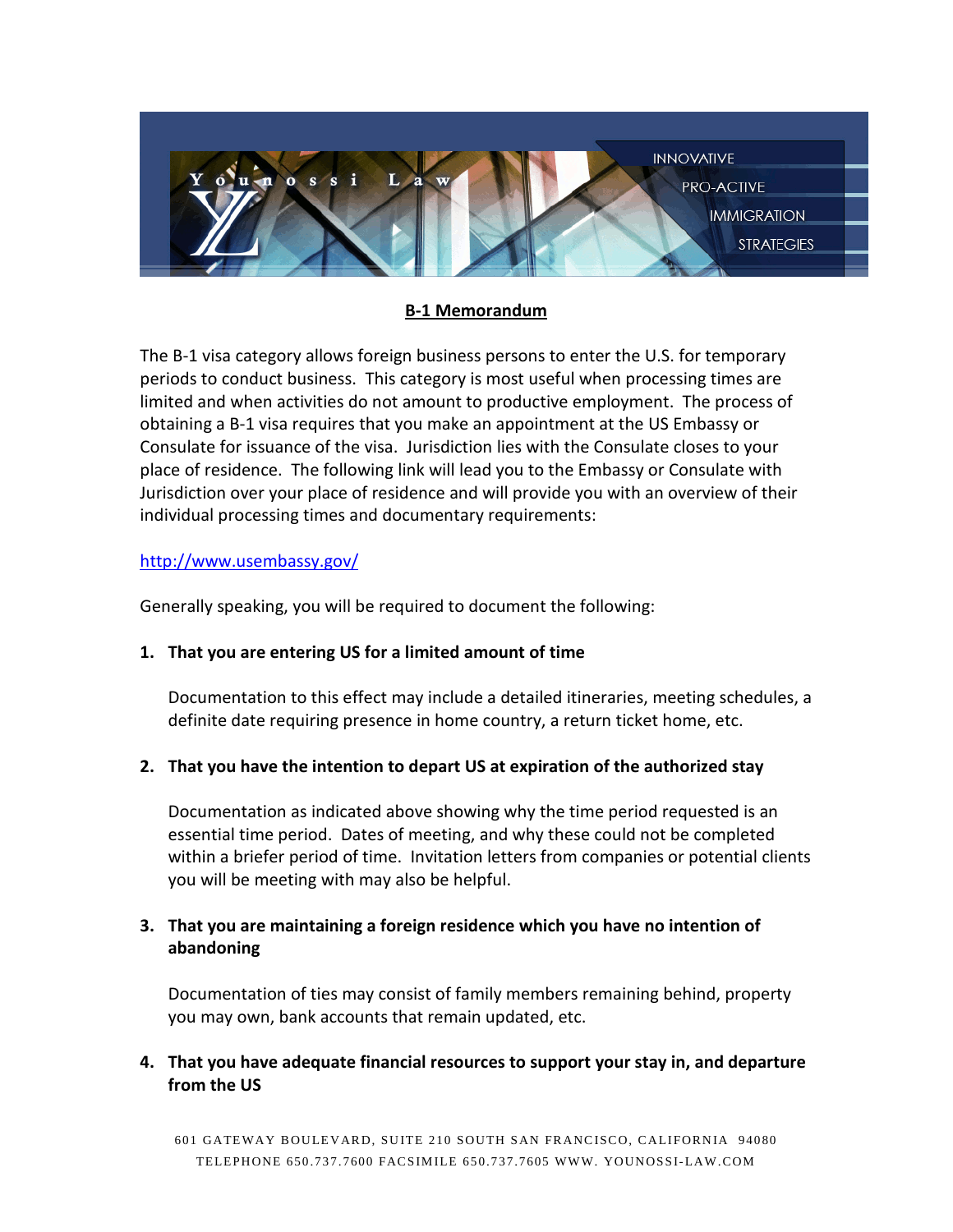Bank statement indicating financial resources.

# **5. That you will engage solely in authorized activities related to business or tourism**

The B-1 visa category activities are similar to those authorized under the visa waiver business visitor category and therefore lend itself well to an analysis of both visitor types.

Activities considered authorized fall under three basic rules:

- The employee cannot engage in "productive employment," defined to include both salaried work and work as an independent contractor.
- The business activity must be associated with international trade or commerce
- The principal benefit of the activity must accrue to the applicant's employer abroad.

A sampling of activities which are typical for the business visitor include the following:

- Activities of employees of a foreign employer coming to the U.S. to solicit sales, negotiate contracts, or take orders from established customers from work that will be performed outside the U.S.
- Activities of a purchasing agent for a foreign employer coming to the U.S. to procure goods, components, or raw material for use outside the U.S
- Activities of employees of a foreign company coming to the U.S. with regard to service or sales contracts already undertaken by their company.
- Activities of an employee of a foreign-based company or office of a U.S. company coming to the U.S. to engage in consultations with the U.S. business associates.
- Activities of foreign business people attending professional or business conferences or conventions, or executive seminars.
- Activities of business employees or independent business people coming to the U.S. to undertake independent research, such as market or product research, not directly connected with sales or service contracts or the solicitation of business.